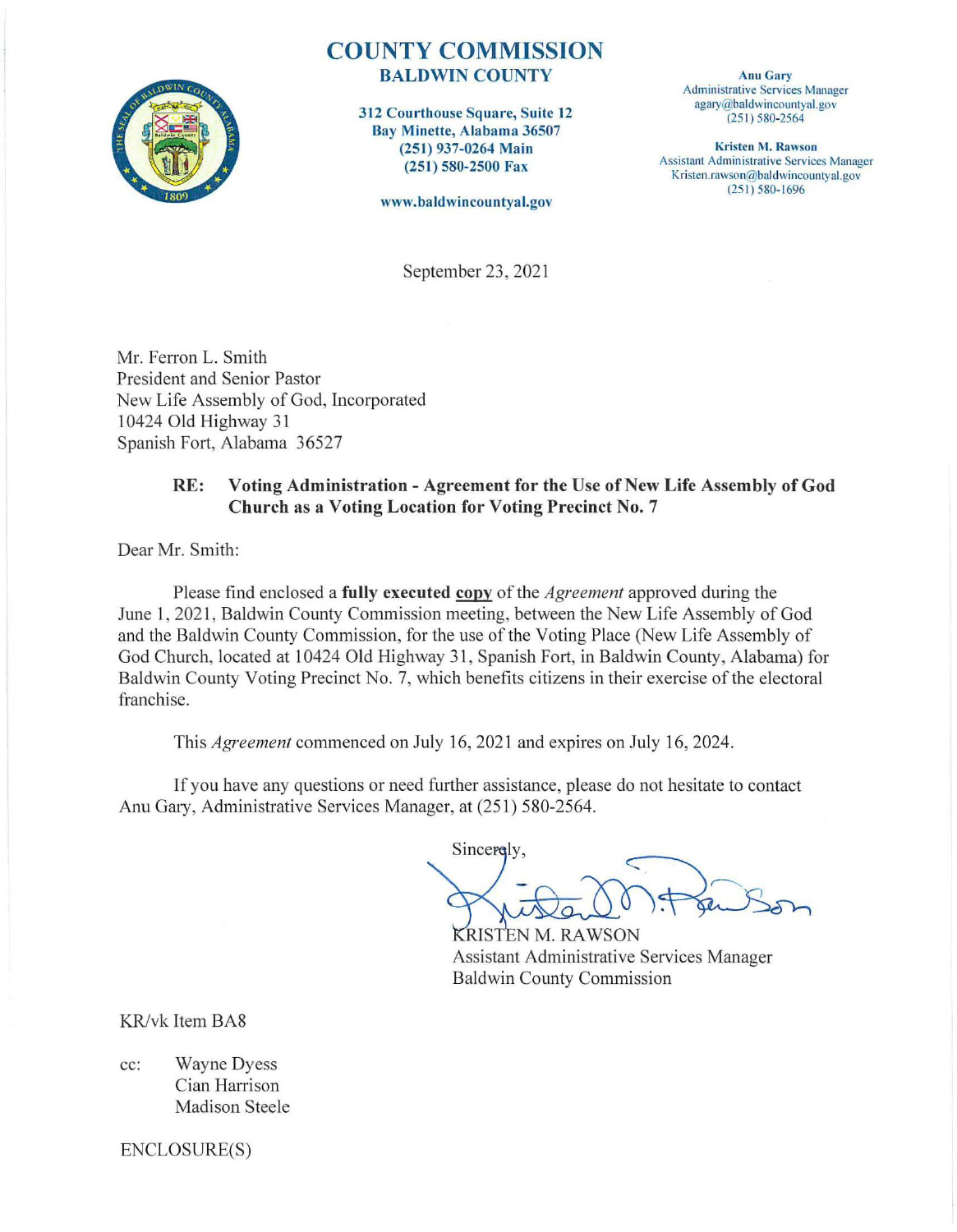STATE OF ALABAMA

COUNTY OF BALDWIN )

)



## **AGREEMENT**

WHEREAS, the NEW LIFE ASSEMBLY OF GOD, INCORPORATED (hereinafter referred to as "NEW LIFE ASSEMBLY OF GOD CHURCH") is a religious institution located at I 0424 U.S. Highway 31, Spanish Fort, Baldwin County, Alabama; and

WHEREAS, the BALDWIN COUNTY COMMISSION (hereinafter referred to as the "COMMISSION") remains the honorable county governing body of Baldwin County, Alabama; and

WHEREAS, in an effort to maintain a Voting (Polling) Place in Voting (Polling) Precinct No. 7, the COMM1SSION seeks the utilization of the NEW LIFE ASSEMBLY OF GOD CHURCH as the Voting (Polling) Place for Voting (Polling) Precinct No. 7; and

WHEREAS, the COMMISSION is authorized to establish Voting (Polling) Precincts and Voting (Polling) Places, for use in applicable elections, in accordance with  $\S17-6-1$ , et seq., Code of Alabama 1975;and

WHEREAS, the COMMISSION has respectfully asked that the NEW LIFE ASSEMBLY OF GOD CHURCH be used as the Voting (Polling) Place for Voting (Polling) Precinct No. 7 in Baldwin County, Alabama, and recognizes that the provision, by the COMMISSION, of professional cleaning services and grounds-cleaning after each instance of voting and balloting will enable the utilization of the NEW LIFE ASSEMBLY OF GOD CHURCH as a Voting (Polling) Place which will benefit citizens in the affected area comprising Voting (Polling) Precinct No. 7 in their exercise of the electoral franchise.

NOW, THEREFORE, for and in consideration of the premises and other good and valuable consideration, the receipt and sufficiency whereof are hereby acknowledged, the parties hereby, do AGREE as follows:

- 1. The NEW LIFE ASSEMBLY OF GOD CHURCH shall be utilized as a Voting (Polling) Place for Voting (Polling) Precinct No. 7 in Baldwin County, Alabama, which will benefit citizens in the affected area comprising Voting (Polling) Precinct No. 7 in their exercise of the electoral franchise.
- 2. The NEW LIFE ASSEMBLY OF GOD CHURCH, as a designated Voting (Polling) Place, shall ensure that the premises utilized for Voting (Polling) has a nondiscriminatory policy, and said premises shall be made available to the electorate of such Voting (Polling) Precinct, regardless of race, age, gender, religion, language or disability as protected by applicable state and/or federal law, in their exercise of the electoral franchise.
- 3. The COMMISSION shall provide the NEW LIFE ASSEMBLY OF GOD CHURCH with the following:
	- i) Professional cleaning services after each of the dates in which such Voting (Polling) Place was utilized; and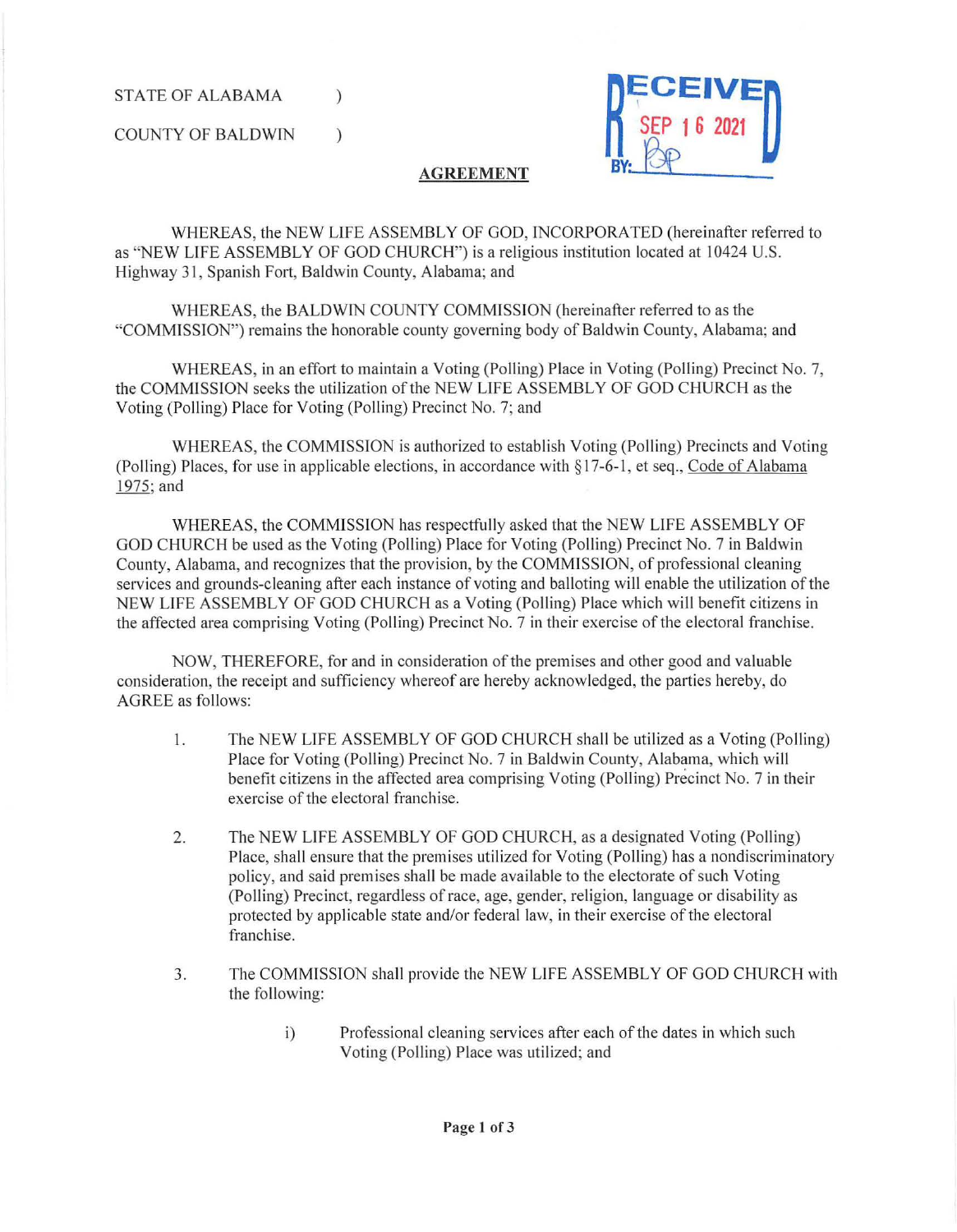- ii) Aesthetic and external grounds cleaning after each of the dates in which such Voting (Polling) Place was utilized.
- 4. The NEW LIFE ASSEMBLY OF GOD CHURCH represents and warrants to the COMMISSION that its premises used for voting under this Agreement are reasonably safe and suitable for the purposes of this Agreement, and that, subject to said representation and warranty, the COMMISSION shall indemnify and hold the NEW LIFE ASSEMBLY OF GOD CHURCH harmless from any and all claims of whatsoever kind or character which may arise or be made and which are in any way related to or resulting from the NEW LIFE ASSEMBLY OF GOD CHURCH being utilized as a Voting (Polling) Place.
- 5. This Agreement represents the entire terms and conditions of the Agreement between the COMMISSION and the NEW LIFE ASSEMBLY OF GOD CHURCH, either express or implied. This Agreement can be amended only by written amendment executed by the COMMISSION and the NEW LIFE ASSEMBLY OF GOD CHURCH.
- 6. This Agreement and the relationship created hereby does not in any manner create, imply or otherwise vest, any authority in the NEW LIFE ASSEMBLY OF GOD CHURCH on behalf of the COMMISSION. Furthermore, this Agreement hereby expressly forbids the creation of an agency relationship or any action that would create or imply that the NEW LIFE ASSEMBLY OF GOD CHURCH is an agent of the COMMISSION.
- 7. This Agreement shall be in effect for a period of thirty-six (36) months, or in a shorter time as determined by the COMMISSION, commencing July 16, 2021, and expiring July 16, 2024, and shall immediately become void upon the COMMISSION accomplishing any electoral changes which negate the utilization of the NEW LIFE ASSEMBLY OF GOD CHURCH as a Voting (Polling) Place as detennined by the COMMISSION in its discretion. Notwithstanding the above, the NEW LIFE ASSEMBLY OF GOD CHURCH reserves the right to terminate this Agreement only upon written notice provided to the COMMISSION and after the expiration of one hundred and fifty ( 150) days, said notice provided to the Chairman of the Baldwin County Commission.

IN WITNESS WHEREOF, the parties, by and through their duly authorized representatives, have affixed their hands and seals this date, as follows:

**BALDWIN COUNTY COMMISSION** 

**DAVIS, III**  $IO$ As Its: Chairman

Date